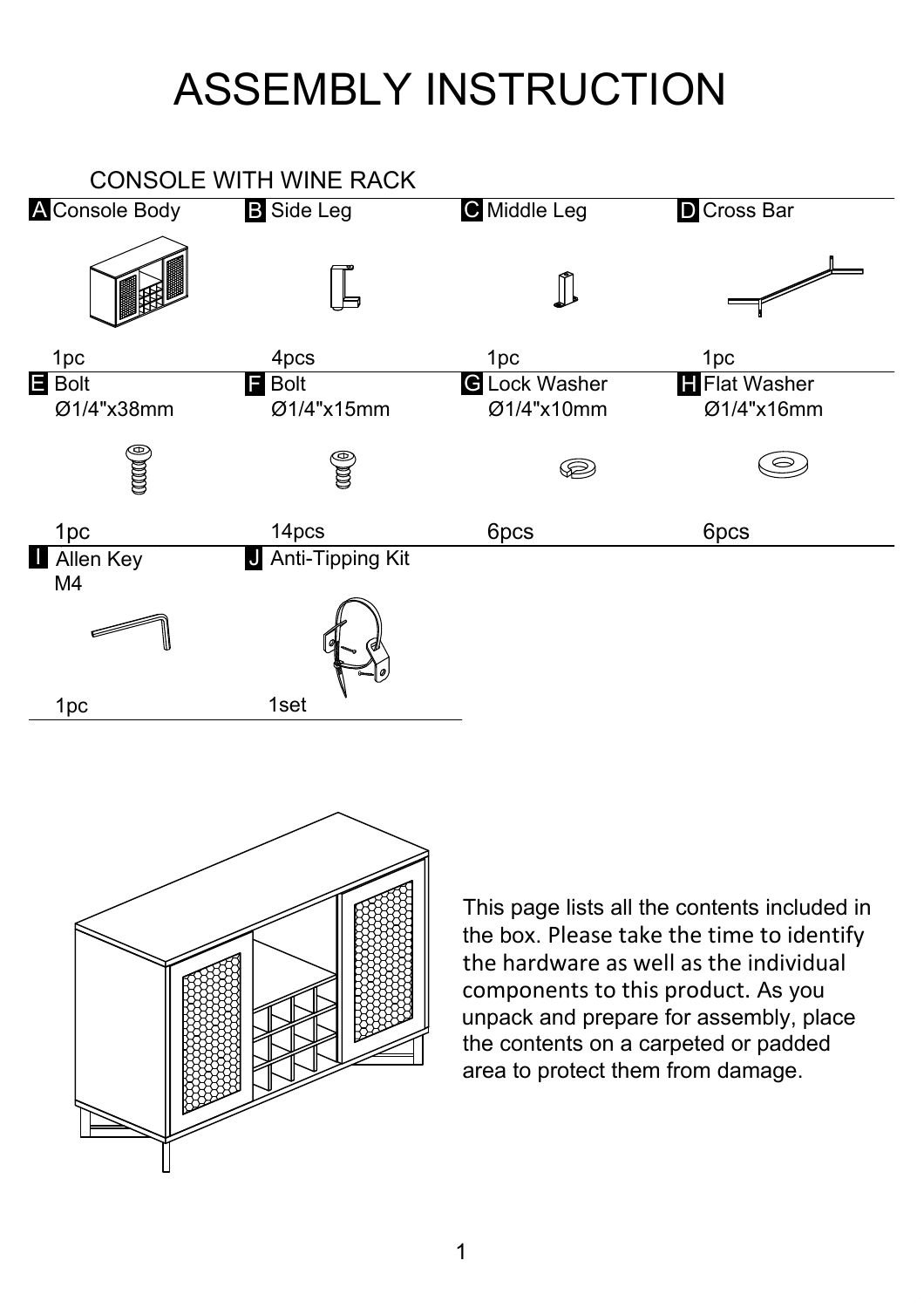1 Attach Cross Bar (D) to Side Leg (B) & Middle Leg (C), using Bolt (F) & Bolt (E) by Allen Key (I) as below shown.



2 Attach Side Leg (B) & Middle Leg (C) to Console Body (A), using Bolt (F), Lock Washer (G) and Flat Washer (H) by Allen Key (I) as below shown.